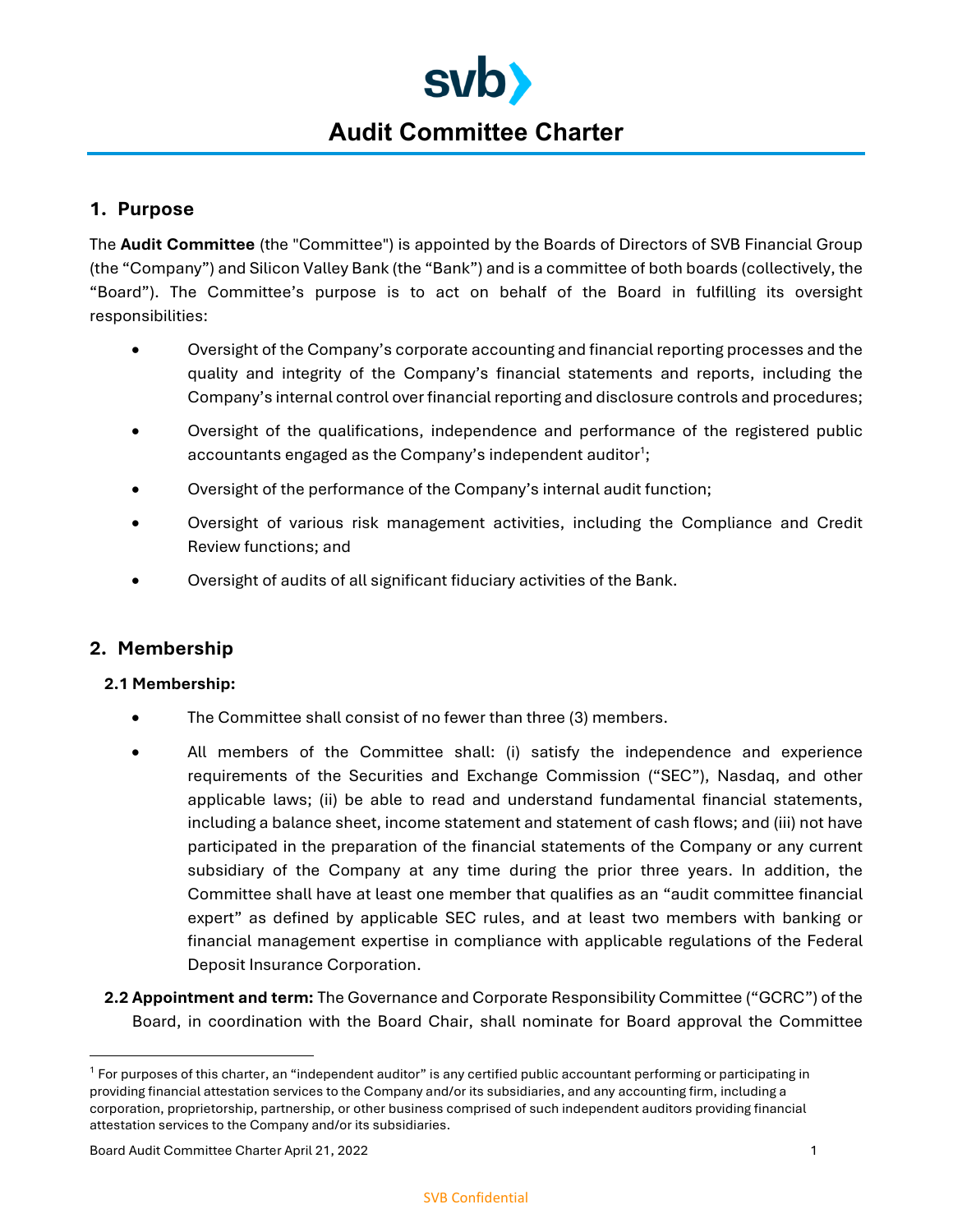chairperson (the "Chair") and other members of the Committee to serve for a term of one year each or in the case of vacancies, such other time period determined by the Board. The Chair and Committee members shall serve at the discretion of the Board.

**2.3 Duties of Chair:** The Chair (or in the Chair's absence, his or her designee) shall preside at all meetings of the Committee and perform any duties as may be assigned by the Board from time to time. The Chair shall be responsible for reporting to the Board, on a regular basis, key actions taken, and significant matters discussed, by the Committee. The Chair shall coordinate with respective Board Committee Chairs on matters germane to other committees, as appropriate.

# **3. Duties and responsibilities**

#### **3.1 Oversight of the independent auditor**

- **Independent auditor:** The independent auditor shall report to and be overseen by the Committee. The Committee shall have authority to appoint, retain and terminate the independent auditor. The Committee shall be responsible for evaluating the independent auditor's performance (including the lead partner), qualifications and independence (including appropriate partner rotation), for determining the compensation to be paid to the independent auditor, and for approving the scoping, planning, and staffing of audits.
- **Approvals:** The Committee shall approve the Company's engagement of the independent auditor for all audit and permissible non-audit related services, as required by applicable law. To the extent permitted by applicable law, the Committee may adopt pre-approval policies and procedures and/or delegate authority to grant approvals to one or more of its members.
- **Quality standards:** The Committee shall obtain and review, at least annually, a formal written statement from the independent auditor delineating: (1) the independent auditor's internal quality control procedures; (2) any material issues raised by the independent auditor's most recent quality-control review and steps taken to deal with such issues; and (3) all relationships between the independent auditor and the Company and/or its affiliates, consistent with Public Company Accounting Oversight Board Rule 3526. The Committee will consider and discuss with the independent auditor any disclosed relationships or services that could affect the independent auditor's objectivity and independence, and assess and take appropriate action to oversee the independence of the independent auditor. The Committee shall also discuss with the independent auditor any other matters to the extent required pursuant to applicable laws, regulations, and/or auditing standards.
- **Other matters:** The Committee shall review and confer, as it determines appropriate, with the independent auditor and/or management regarding: (i) any conflicts or disagreements between management and the independent auditor regarding financial reporting, accounting processes or policies; (ii) the adequacy and effectiveness of the Company's internal auditing and financial reporting controls; and (iii) any correspondence with regulators or governmental agencies and any published reports that raise material issues regarding the Company's financial statements, internal controls, control environment, or accounting processes or policies.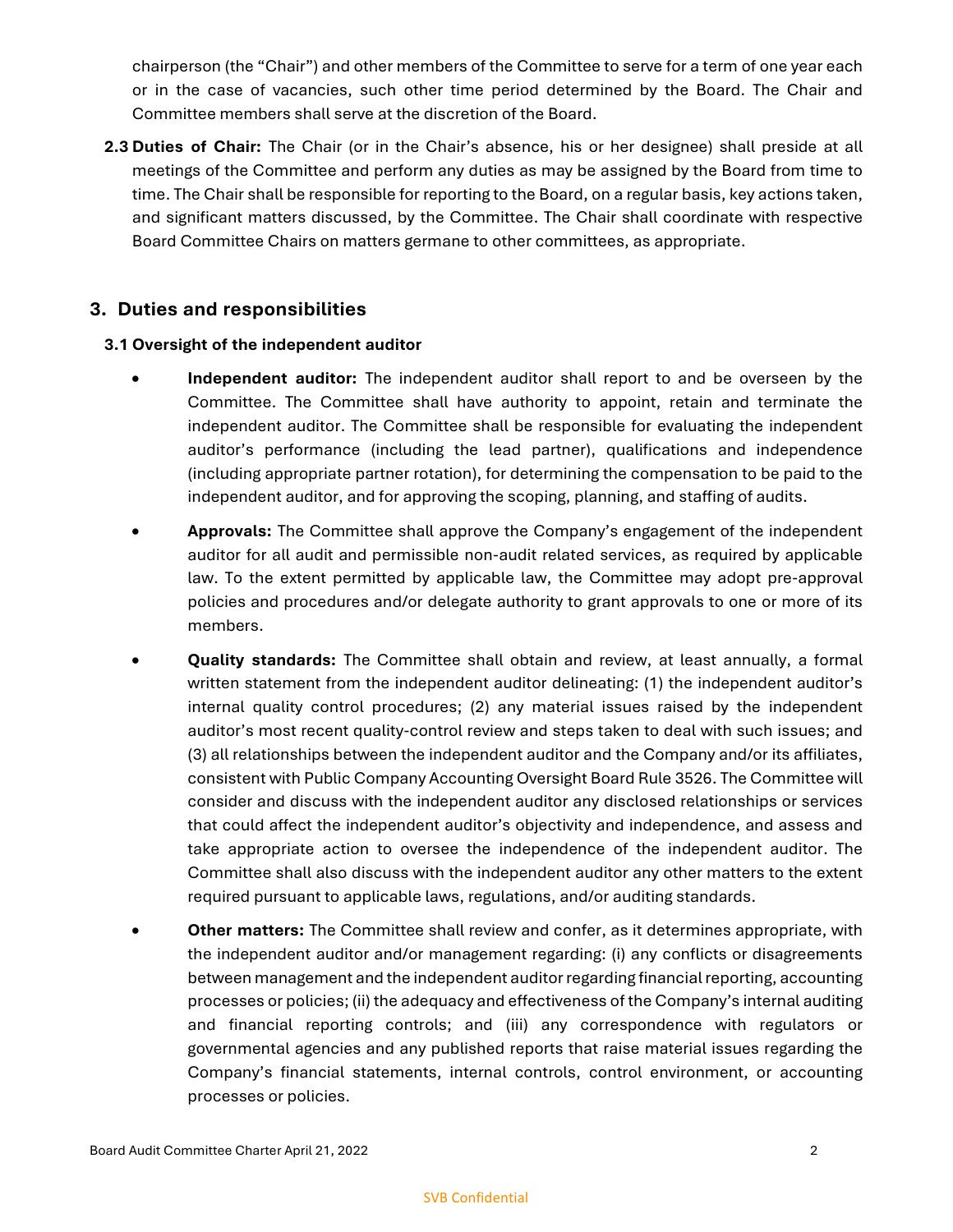#### **3.2 Oversight of the integrity of the financial statements and key SEC filings**

- **Financial statements:** The Committee shall review and discuss with management and the independent auditor: (i) the annual audited consolidated financial statements included within the Company's SEC Form 10-K filings; (ii) the quarterly interim financial statements included within the Company's SEC Form 10-Q filings; (iii) any financial statements, earnings releases, and the related filings submitted to the SEC; and (iv) any other matters required to be communicated by the independent auditor under applicable law or accounting standards. The Committee shall recommend to the Board whether the Company's financial statements should be included in its annual Form 10-K filing.
- **Accounting principles:** The Committee shall review and discuss with management and the independent auditor any significant issues that arise regarding accounting principles and financial statement preparation and presentation, including without limitation: (i) the adoption and application of new, or material changes to existing, critical accounting policies, (ii) the potential effect of alternative accounting policies available under GAAP, (iii) any material issue where the national office of the independent auditor's firm was consulted; (iv) the potential impact of regulatory and accounting initiatives, (v) the effect of off-balance sheet structures, (vi) significant unusual transactions, (vii) schedules of uncorrected audit misstatements, (viii) tax impact, and (ix) any other significant reporting issues and judgments. The Committee shall review and discuss with management the Company's critical accounting policies on at least an annual basis.
- **Control matters:** The Committee shall review with the independent auditor any management or internal control letter issued or, to the extent practicable, proposed to be issued by the independent auditor and management's response, if any, to such letter.
- **Control effectiveness:** The Committee shall periodically review and discuss with management and the independent auditor the adequacy and effectiveness of the Company's disclosure controls and procedures and internal control over financial reporting, including any material weaknesses, significant deficiencies, significant changes in controls, and disclosures relating thereto. The Committee shall also review and discuss any management assertions or certifications relating to such controls that may be included in the Company's Form 10-K and/or 10-Q filings.
- **Credit losses:** The Committee shall review and discuss with management the quarterly allowance for credit losses, as well as any material related policy or methodology changes, as approved by management, including those that impact or relate to the Bank's allowance for credit losses that reflects the appropriate current expected credit loss measurement pursuant to applicable accounting standards ("CECL reserve").
- **Proxy statement:** The Committee shall be responsible for reviewing the proxy statement and approving the Committee's report as required by the rules of the SEC to be included in the Company's annual proxy statement.
- **Other disclosures:** The Committee shall review and discuss with management significant public disclosure matters relating to the Company's financials.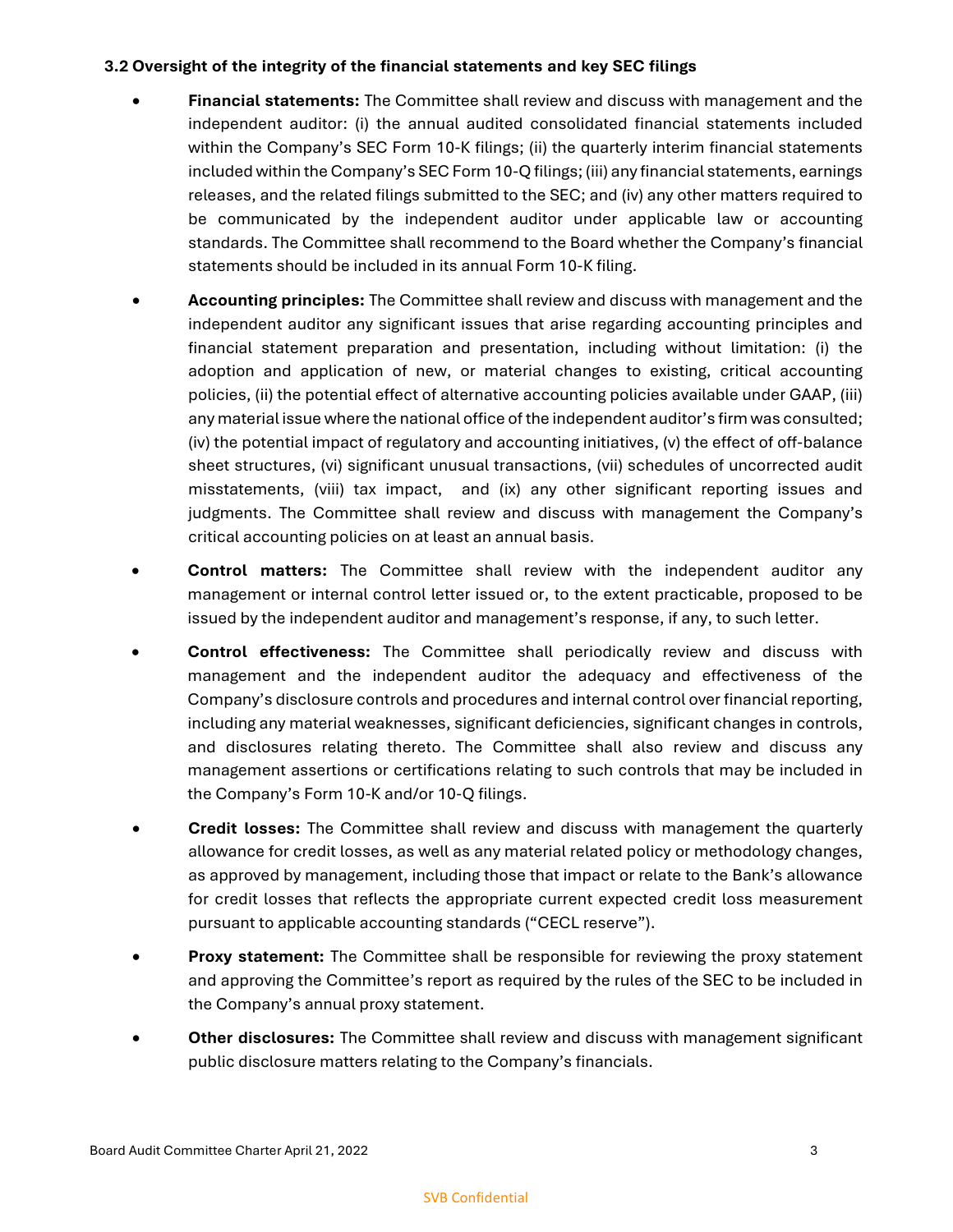#### **3.3 Oversight of internal audit**

- **Chief Auditor:** The Committee shall be responsible for the appointment, performance evaluation, compensation, and termination of the Chief Auditor. The Chief Auditor shall be subject to dual reporting: (i) to the Committee on a functional basis, and (ii) to the Chief Executive Officer of the Company on an administrative basis. The Chief Auditor shall report regularly to the Committee on the Internal Audit function, including significant Internal Audit reports and management's responses.
- **Internal Audit function:** The Committee shall approve the annual Internal Audit Plan, including financial budget, staffing, risk assessment methodology and Internal Audit Charter.
- **Outsourcing:** The Committee shall be responsible for reviewing all significant aspects of outsourcing or co-sourcing arrangements for Internal Audit. At all times, this work will be under the direction and oversight of qualified Internal Audit personnel.

#### **3.4 Oversight of certain risk management matters and other areas**

- **Matters related to financial statements, internal controls, and disclosures:** The Committee shall review and, as it determines appropriate, discuss with management and the independent auditor any legal, regulatory, compliance, operational, technological, financial, financial reporting or other issues that reasonably could be expected to have a material effect on the Company's financial statements and/or internal controls, and any public disclosures relating thereto.
- **Legal and regulatory matters:** The Committee shall review and, as it determines appropriate, discuss with management any material legal proceedings and any material holding company or bank regulatory enforcement, supervisory or similar actions against the Company or the Bank.
- **Ethical compliance:** The Committee shall oversee the ethical compliance of the Company by reviewing and discussing with management the underlying program and processes, as well as any material ethical violations or issues, and any investigations of such violations or issues. The Committee may also conduct its own investigations of any suspected improprieties, without consulting in advance, or obtaining the approval, of the Board or management. The Committee shall also review and establish procedures for the receipt, retention and treatment of complaints received by the Company regarding accounting, internal accounting controls or auditing matters, including the confidential and anonymous submission by employees of concerns regarding questionable accounting or auditing matters.
- **Code of Conduct:** The Committee shall oversee, and at least annually receive reports on, adherence to the Company's Code of Conduct and related internal policies.
- **Credit Review:** The Committee shall review the annual Credit Review Plan. The Head of Credit Review, who shall report to the Chief Auditor of the Company, shall report regularly to the Committee on the Company's Credit Review function and provide to the Committee any significant Credit Review reports, management responses, and updates on performance to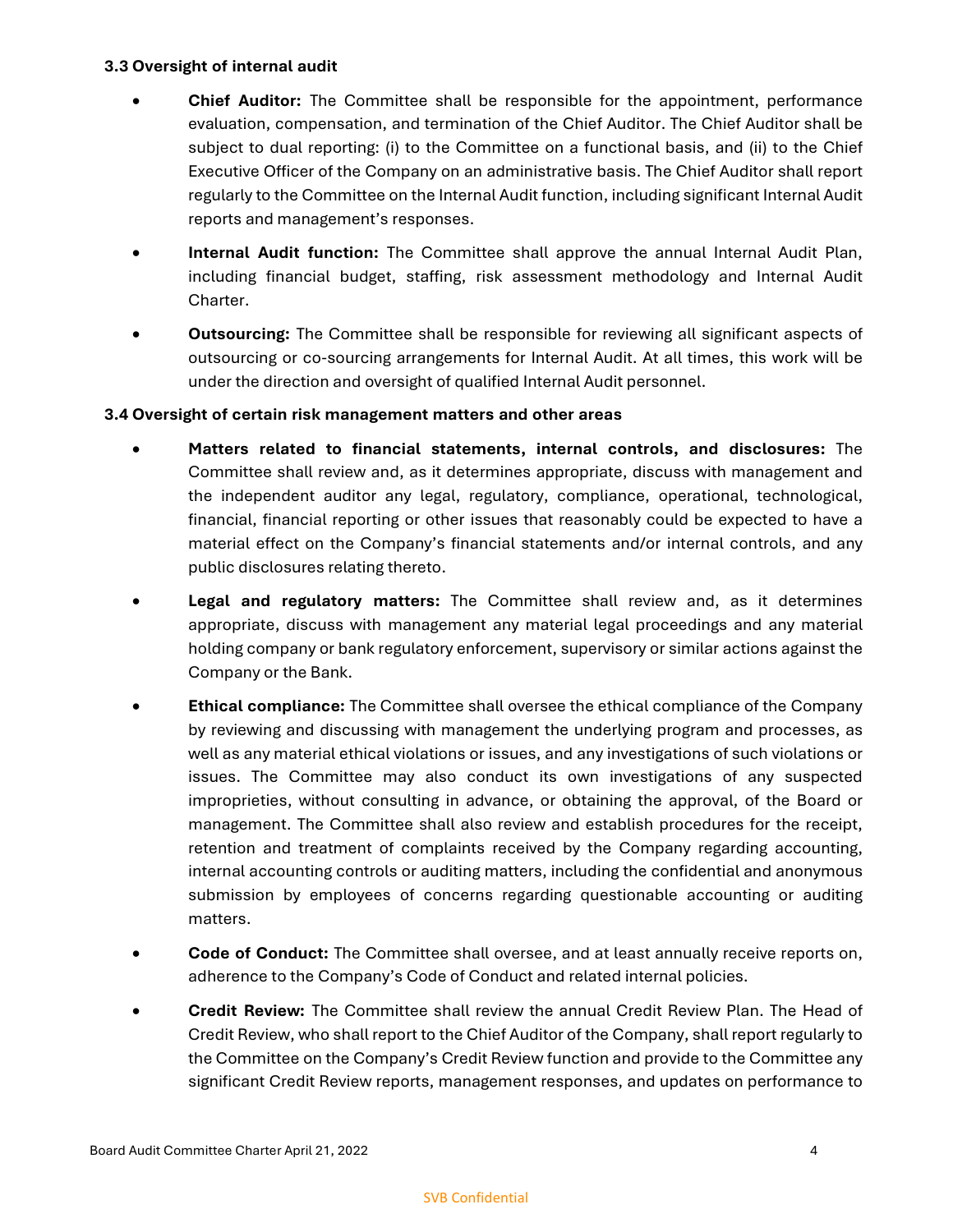the Credit Review Plan. The Committee shall receive quarterly reporting on the Credit Review results with regard to any potential implications of credit risk ratings on reserves.

- **Related party transactions:** The Committee shall review and approve, where appropriate, related party transactions of the Company and the Bank (including any credit transactions subject to Federal Reserve's Regulation O) to the extent required by applicable law, rules, and regulations.
- **Breach reporting:** The Committee shall, once apprised, confirm required disclosures related to cybersecurity or information security are filed with appropriate regulatory authorities in a timely manner.
- **Finance and tax functions:** The Committee shall periodically review updates from management relating to the Finance and Tax functions.
- **Compliance function:** The Committee shall oversee the Company's Financial Crimes Risk Management function. The Committee shall receive and review reports from the Chief Compliance Officer ("CCO") regarding the assessment, results, and actions related to the management of compliance with applicable laws and regulations, including the Foreign Corrupt Practices Act and anti-bribery program of the Company and the Bank. As required by regulation, the CCO shall provide the Committee for review or approval significant policies, programs, or assessments.
- **Insurance:** The Committee shall review and approve the Company's and the Bank's directors' and officers' insurance policies.
- **Issue remediation:** The Committee shall review significant risk management reports and findings of management (as supplemented by the Control validation program overseen by the Chief Controls Officer), internal audit and regulators, related to financial reporting, internal controls, internal audit, the compliance function, financial crime, and other matters related to the Committee's duties and responsibilities, including management's remediation plans and progress against such plans.

#### **3.5 Oversight of audit of fiduciary activities**

• The Committee shall oversee audits of all significant fiduciary activities of the Bank and shall review and discuss any relevant matters with the Bank's independent auditor and/or its Chief Auditor.

## **3.6 Other delegated responsibilities**

**• Additional matters:** The Committee shall carry out such other duties that may be delegated to it by the Board from time to time.

# **4. Meetings**

## **4.1 Meetings:**

 Meetings of the Committee shall be held at least quarterly at the time and place as the Board or Committee determines. Meetings may be held in-person or by telephone or video conferencing.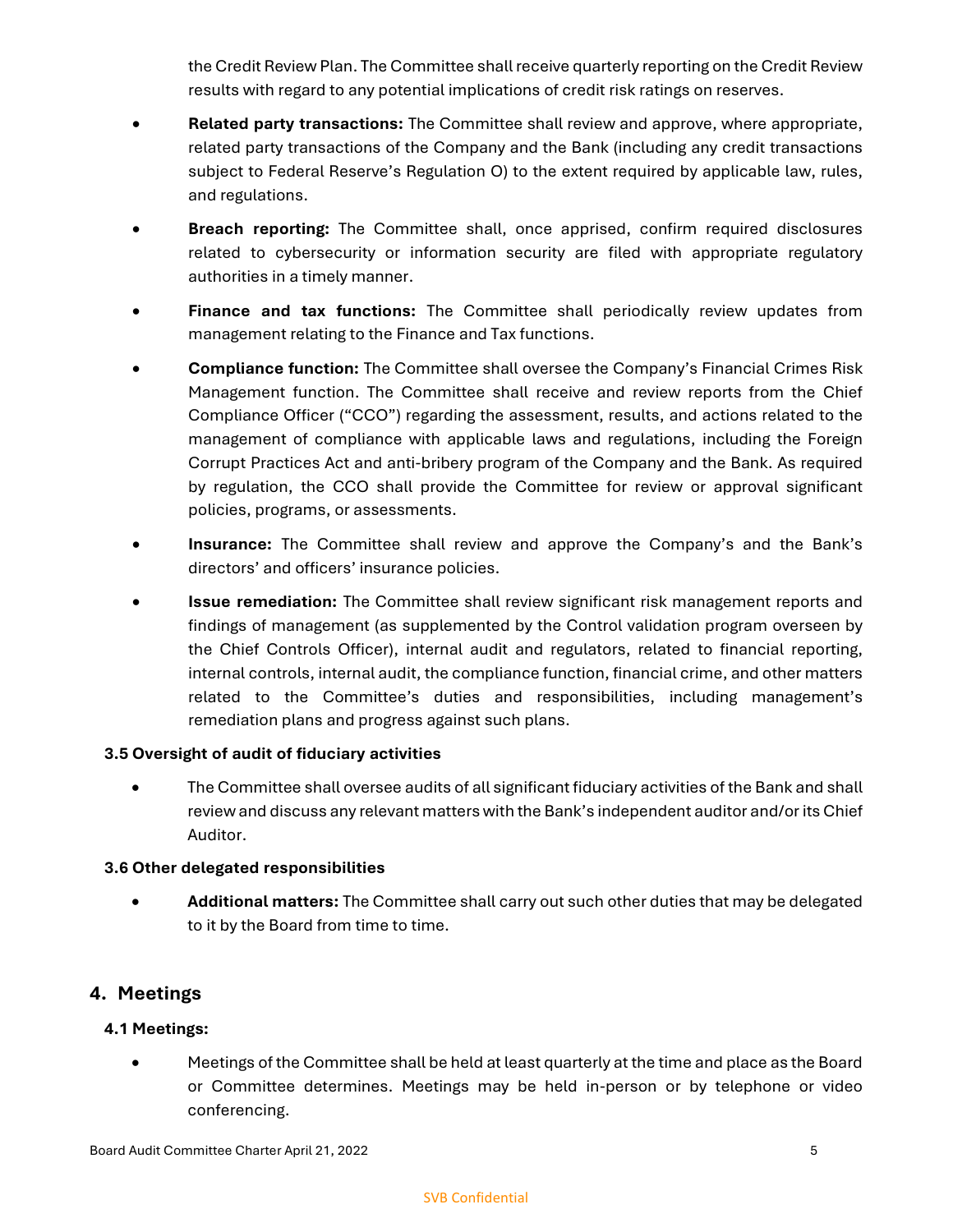- A meeting of the Committee may be called by the Chair or any two members of the Committee.
- Agendas for meetings shall be set under the direction of the Chair.
- All determinations of the Committee shall be made by a majority of its members present at a duly convened meeting. In lieu of a meeting, the Committee may act by unanimous written consent.
- **4.2 Attendance:** The Committee may invite any director, officer or employee, any outside consultant or adviser, or other guest, to attend any meeting of the Committee or to meet with any members of the Committee at any time.
- **4.3 Executive sessions:** The agenda for each Committee meeting will provide time during which the Committee can meet separately in executive session with management, outside consultant or adviser, or other guest, and as a Committee to discuss any matters, as needed. The Committee's policy is to maintain an open channel of communication between it and the independent auditor, the Company's management and its Chief Auditor. The Committee shall meet periodically in separate sessions with the independent auditor, the Chief Auditor, and/or senior management to discuss any matters that the Committee or any such individual believes should be discussed privately with the Committee.
- **4.4 Procedures:** The Committee has the authority to establish its own rules and procedures for notice and conduct of its meetings so long as they are consistent with any provisions of the Company's or the Bank's bylaws that are applicable to the Committee.

## **5. Access to records, resources, and advisors**

- **5.1 Minutes:** The secretary of the Committee (or any designee of the Chair) shall maintain minutes and other relevant records of the meetings and activities of the Committee. The minutes shall be available for review by the Board and any regulatory agency having jurisdiction over the affairs of the Company or the Bank. At any time where the secretary is not present, the Chair shall act as secretary or designate an acting secretary of the Committee for the purpose of recording the minutes of actions taken at the meeting or executive session thereof.
- **5.2 Dependence on information:** In carrying out its oversight responsibilities, each Committee member shall be entitled to rely on the integrity and expertise of those persons providing information to the Committee and on the accuracy and completeness of such information, absent actual knowledge of inaccuracy.
- **5.3 Management's responsibilities:** It shall be management's responsibility to prepare the Company's consolidated financial statements, periodic reports and to establish and maintain appropriate internal controls over financial reporting. Management is responsible for maintaining appropriate accounting and financial reporting policies and internal and disclosure controls and procedures that provide for compliance with accounting standards and applicable laws and regulations. It is the independent auditor's responsibility to audit the consolidated financial statements and the effectiveness of internal controls over financial reporting. These functions shall not be the Committee's responsibility, nor shall it be the Committee's responsibility to ensure that the financial